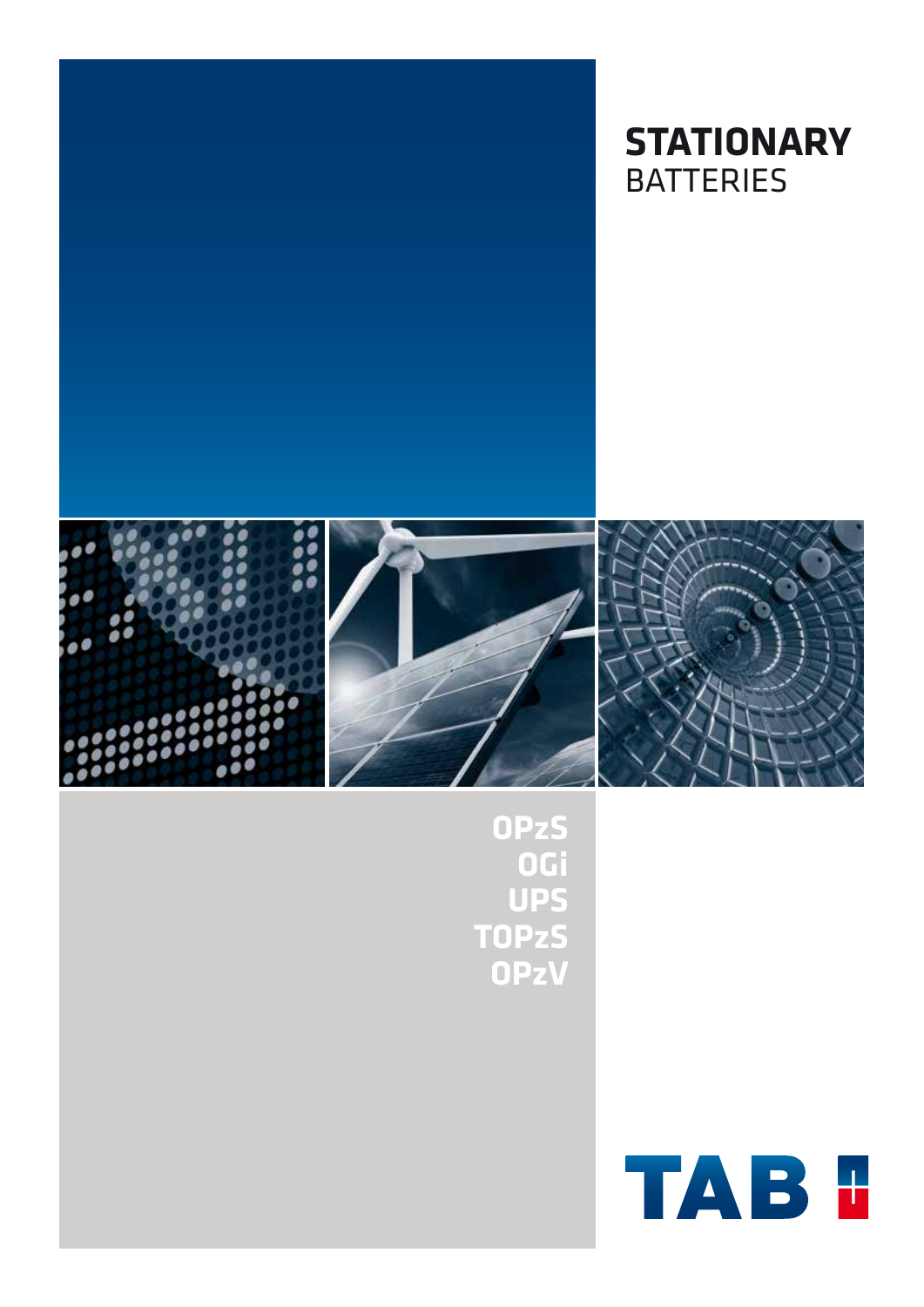# TAB **OPzS**

TECHNICAL DATA AND DIMENSIONS

## 6V 4 OpzS 200



## Low maintenance TAB OPzS vented stationary batteries



terminal post bolted version terminal post welded version Let us lead you into the world of everlasting energy and introduce you with OPzS stationary blocks and cells produced in the conventional lead-acid technology.

## **The batteries are distinguished for:**

- » high capacity
- » long life time
- » reduced maintenance
- » low self-discharging
- » quick and simple acid level control
- » economical water consumption
- » appropriate dimensions
- and weight » the lowest and constant maintenance current.

The individual cells (2V) and blocks (6V and 12V) are in translucent plastic containers made of styrenacrylnitril (SAN), a material which is extraordinary resistant to chemical influences and mechanical damage.

The stationary batteries of the type OPzS are manufactured according to the DIN 40736, EN 60896 and IEC 896-1 regulations.

## **APPLICATION**

Stationary batteries of the OPzS type are intended for the supply of telecommunication facilities, computers, emergency lightning, alarm, control and monitoring systems in power plants and distribution stations, at railway stations, airports etc.

Due to their extremely low self- discharging they are suitable for plants supplied by solar cells.

## **OPERATION** maintenance

It is recommended that THE OP<sub>7</sub>S BATTERIES ARE installed in the systems WHERE THEY ARE CONSTANTLY connected to the rectifier.

The battery can be float-charged with voltage of 2.23 to 2.25 V/cell, or, in case of rapid charging after discharge, with voltage of 2.35 to 2.40 V/cell. Rapid charging usually lasts another 3-5 hours after the voltage has already reached 2.35 to 2.40 V/cell. After that, an automatic switchover to the constant maintaining voltage of 2.23 to 2.25 V/cell takes place. Battery maintenance is reduced to a mimimum and required only from time to time. At normal operation, only some destilled water has to be added once in a 2-3 year period and, if necessary, the surface of cells has to be cleaned. All stated voltage values are valid for the temperature range from 15 to 25 degrees C. Out of this range, the corrections given by the battery producer are necessary.

**For detail information please check our operation manual**.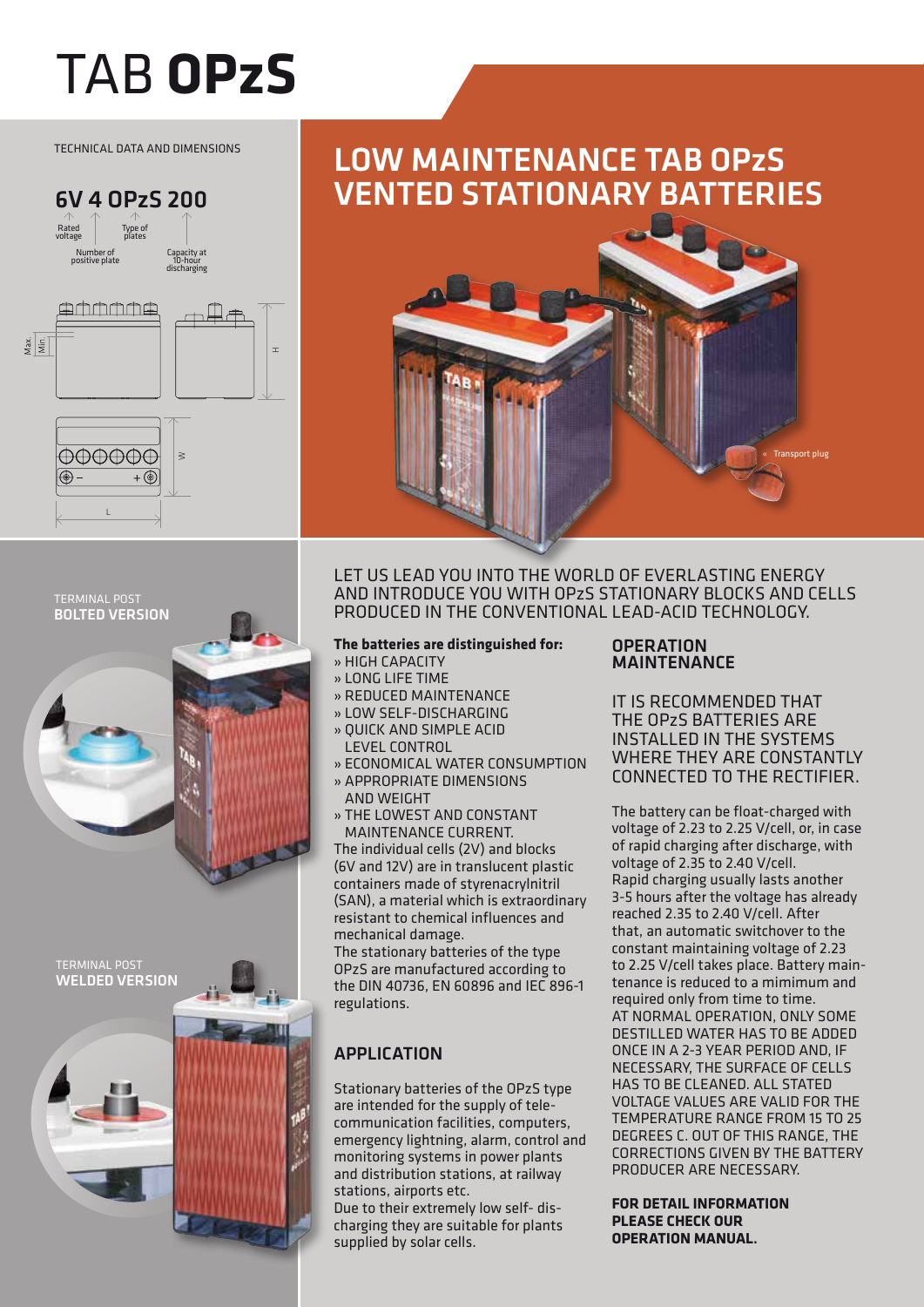## **ORDERS**

#### In order that the batteries would meet all your demands, we kindly ask you to enclose the following data with your order:

- » kind of **consuming device** (telephone plant, DC-AC converter, emergency lightning etc.)
- » **operating energy** of the consumer (kW, kVA, cos Φ)
- » minimum and maximum **allowable rated voltage** at consuming device (V)
- » **time diagram** of a consumer load, and the required time autonomy (reserve)
- » **expected voltage drop** in the supply lines
- » **surrounding temperature** in the battery room (average, minimum, maximum)
- » **type of rectifier,** its characteristics, regulating point I (A) or U (V), respectively, float voltage (V) (direct voltage of rapid-charging current Imax (A), float charging voltage)
- » **outline** or dimensions of a battery room
- » **type of installation** (welded, bolted, on wooden or metal racks, in case, on earthquake-proof racks)
- » battery **maintenance accessories** (areometers, thermometers, jug ...)
- » **battery type:** filled up with electrolyte and electrically charged or dry-charge battery.

#### **In case of problems with ordering we will be glad to advise and assist you in the selection of the suitable type of battery.**

## **CONSTRUCTION**

The positive armored plate is of a tubular type, which means that the active substance (PbO2) is contained in special gauntlet made of polyester fibres and hardened by an impregnation compound. Such construction prevents escaping of an active substance during the operation and ensures a long life time.

The grids of a positive and a negative plate are made of special low percentage (less than 2 %) antimony alloy with addition agents for improvement of crystalline structure of casting. Negative plates are pasted-type plates with special alloys maintaining porosity of an active substance during the operation. As an electrolyte, a diluted sulphuric acid (H2SO4) with a density of 1.24  $\pm$  0.01 kg/l at 20 degrees C, and at a maximum permitted level is used. Separators separating the positive plates from the negative ones are made of microporous plastic material with a low electric resistance. The cell containers are made of transparent SAN, while lid of nontransparent SAN or ABS material (SAN for blocks, ABs for 2V cells). In a special process, the lids are tightly

sealed to the container. The terminal plugs are sealed with rubber seals. This prevents any escape of electrolyte from the cells.

Due to the transparent containers the electrolyte level is clearly visible, the maximum and minimum levels are marked on a self-adhesive acid-proof label on a container side.

A cell plug seals well (ceramic filter), and prevents leakage of any sulphuric acid vapours, however, it lets through hydrogen and oxygen.

## **Two versions of batteries are being manufactured:**

- » Dry-charge version: a battery has to be filled up with an electrolyte and supplementary charged before use. The plates are already formed and in a special process protected against oxidation.
- They can be stored without problems. » Electrolyte-charge:
- battery can be installed immediately, because it is already filled up with electrolyte and electrically charged as well. The capacity test has already been performed by the producer.

## **IMPROVED DESIGN** for bolted **VERSION** terminal post

New type of pole for stationary applications has a special design with embraced injected plastic around premachined lead part in the sealing area.

Plane and clean surface of plastic part in combination with rubber sealing ring ensures perfect seal. Long plastic injected part allows pole growth and moving upwards by the growth of positive plate. Such construction ensures tight pole bushing without any corrosion or deterioration during battery life.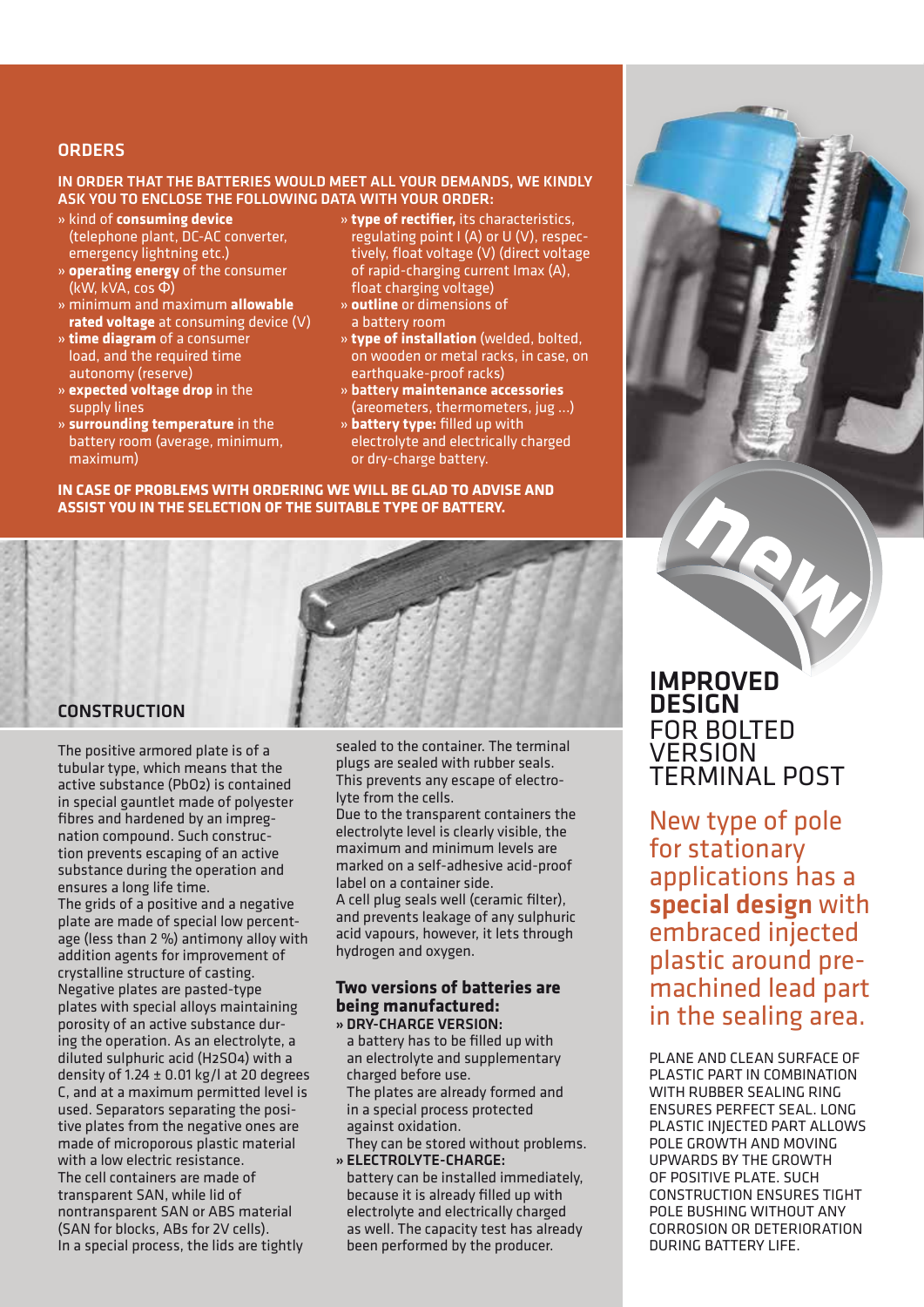## tab **OPzS** BLOCKS



## TAB OPzS stationary blocks (cells) are produced in the conventional leadacid technology.

Stationary batteries of the OPzS type are intended for the supply of telecommunication facilities, computers, emergency lightning, alarm, control and monitoring systems in power plants and distribution stations, at railway stations, airports etc.



#### **DESIGN OPzS cells (block)\***

positive electrode » Tubular plate with low antimony alloy  $(< 2 %)$ NEGATIVE ELECTRODE » Flat with long life expander active material **SEPARATION** » Microporous separator

- **ELECTROLYTE**
- » Sulphuric acid of 1,24 kg/l at 20 °C
- **CONTAINER**

» High impact, transparent SAN lid

» ABS (SAN)\* in grey color **BLOCKS WITH BLIND CEL** 

» 4V, 6V, 8V, 10V

plugs

» Ceramic plugs according to DIN 40740 pole sealing

» 100 % gas-and electrolyte-tight, sliding-pole

**CONNECTOR** 

» Flexible insulated copper cable with cross-section of 35, 50, 70, 95 or 120 mm<sup>2</sup> (35, 50 or 70 mm2)\*

kind of protection

» IP 25 regarding DIN 40050, touch protected according VBG 4

| Uf V/cell        | 1,80            | 1,77  | 1,75  | 1,67  | <b>IEC 896-1</b>             |                   |     | <b>Dimensions</b> (mm) | Weight (kg) |     |     |
|------------------|-----------------|-------|-------|-------|------------------------------|-------------------|-----|------------------------|-------------|-----|-----|
| Discharging (h)  | 10              | 5     | 3     | ነገ    | $\mathbf{R}$ I (m $\Omega$ ) | $\mathsf{Isc}(A)$ |     | W                      | H           | Dry | Wet |
| <b>CELL TYPE</b> |                 |       |       |       |                              |                   |     |                        |             |     |     |
| 12V 1 0 Pz S 50  | 51              | 40.9  | 38.0  | 28.4  | 20.0                         | 613               | 272 | 205                    | 392         | 26  | 39  |
| 12V 2 OPzS 100   | 10 <sub>3</sub> | 81,8  | 75,7  | 56,7  | 9,3                          | 1290              | 272 | 205                    | 392         | 38  | 50  |
| 12V 3 OPzS 150   | 154             | 122.6 | 113,7 | 85,1  | 6,9                          | 1739              | 380 | 205                    | 392         | 53  | 69  |
| 6V 4 OPzS 200    | 204             | 167,0 | 149,3 | 115,2 | 2,2                          | 2703              | 272 | 205                    | 392         | 36  | 47  |
| 6V 5 OPzS 250    | 255             | 208.6 | 186.6 | 143.6 | 1,9                          | 3175              | 380 | 205                    | 392         | 44  | 61  |
| 6V 6 OPzS 300    | 307             | 250,5 | 223,7 | 172.0 | 1,6                          | 3846              | 380 | 205                    | 392         | 52  | 68  |

## 12V 2 OPzS 100



Electrolyte density: 1,24 ± 0,01kg/l at 20 °C.

All measures and weights are within standard production tolerances. Electrical values are approximative. Technical modifications are reserved without prior notice.

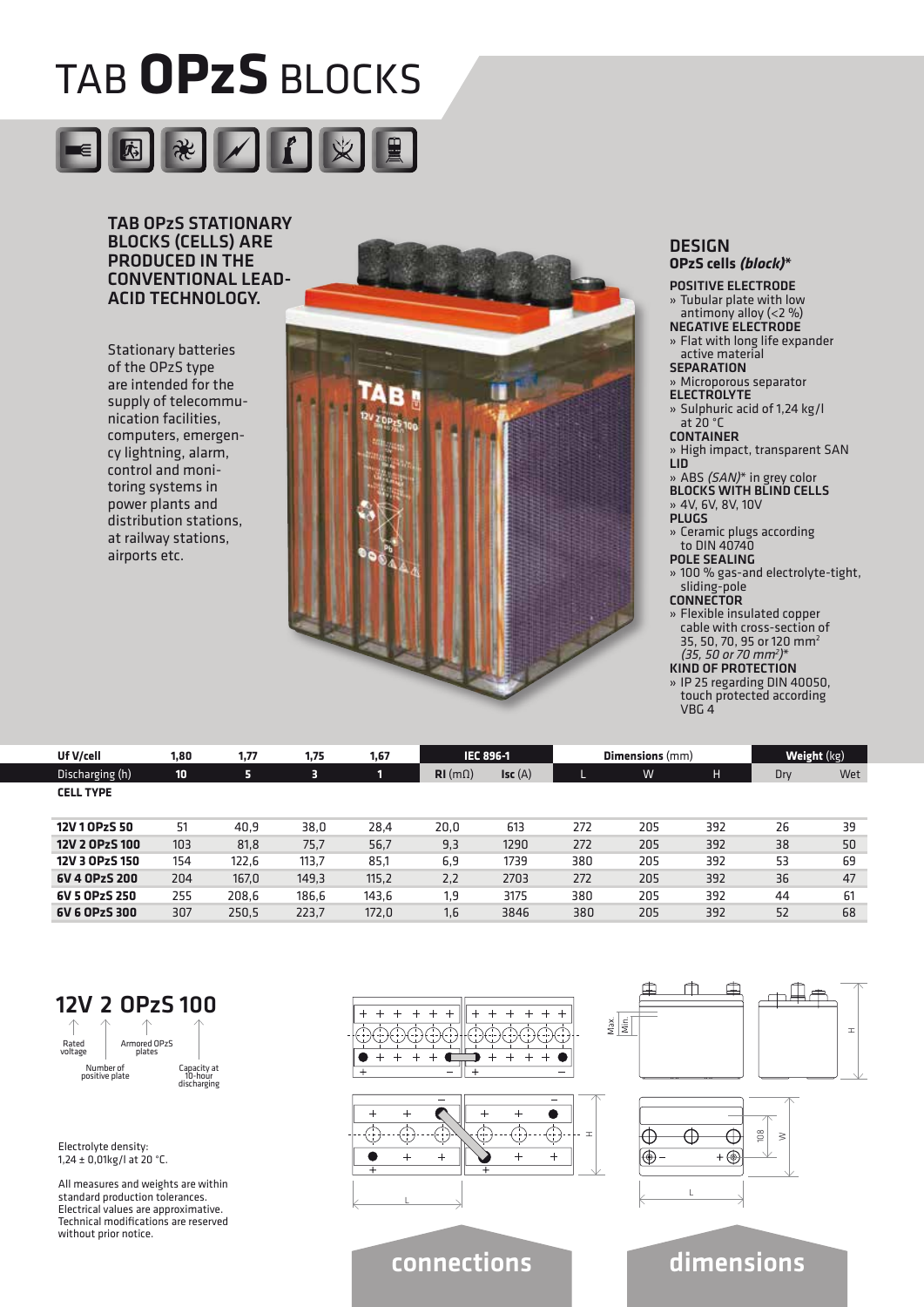## tab **OPzS** cells

#### **CHARGING OPzS cells (block)\***

IU - characteristic » Imax without limitation **FLOAT CHARGE** »  $U = 2.23$  V/cell  $\pm$  1%. between 10 °C and 30 °C  $\triangle$ U/ $\triangle$ T = -0,004 V/K below 10 °C in the monthly average boost charge » U = 2,35 to 2,40 V/cell, time limited charging time up to 92 % » 6h with 1,5\*I10 initial current,

2,23 V/cell, 50 % C10 discharged

#### **DISCHARGE CHARACTERISTICS OPzS cells (block)\***

reference temperature

» 20 °C

initial capacity » 100 %

- 
- depth of discharge » Normally up to 80 %
- » More than 80 % DOD or discharges beyond final discharge voltages (dependent on discharge current) have to be avoided

#### **MAINTENANCE OPzS cells (block)\***

#### every 6 month

- » Check battery voltage, pilot block voltage, temperature EVERY 12 MONTH
- » Take down battery voltage,
- block voltage, temperature

## **OPERATIONAL DATA**

OPzS cells (block)\* design life » Up to 20 years (18 years)\* at 20 °C WATER REFILLING interval » More than 2 years at 20 °C IEC 896-1 cycles » 1500 (1200)\* self-discharge » Approx. 2 % per month at 20 °C **OPERATIONAL TEMPERATURE** » -20 °C to 55 °C, recommended 10 °C to 30 °C **VENTILATION REQUIREMENT** »  $f1 = 0.5$  (low-antimony alloy) according EN 50272-2 **MEASUREMENTS** according » DIN 40 737 part 1 tests according » IEC 896-1<br>**SAFETY STANDARDS SAFETY STANDARDS** » VDE 0510 part 2 and EN 50272-2 **TRANSPORT** 

» No dangerous goods during road transport



| Uf V/cell        | 1,80 | 1,77 | 1,75 | 1,67         | <b>IEC 896-1</b>             |           |                 | <b>Dimensions</b> (mm) |     |     | <b>Weight</b> (kg) |                |  |
|------------------|------|------|------|--------------|------------------------------|-----------|-----------------|------------------------|-----|-----|--------------------|----------------|--|
| Discharging (h)  | 10   | 5    | 3    | $\mathbf{1}$ | $\mathbf{R}$ i (m $\Omega$ ) | $Isc (A)$ |                 | W                      | H   | Dry | Wet                | <b>Poles</b>   |  |
| <b>CELL TYPE</b> |      |      |      |              |                              |           |                 |                        |     |     |                    |                |  |
| 20PzS 100        | 107  | 94   | 82   | 60           | 1,48                         | 1350      | 10 <sub>3</sub> | 206                    | 420 | 8,7 | 13,7               | 2              |  |
| 3 OPzS 150       | 155  | 136  | 117  | 86           | 1,08                         | 1845      | 103             | 206                    | 420 | 11  | 16                 | $\overline{2}$ |  |
| 4 OPzS 200       | 208  | 180  | 158  | 115          | 0,84                         | 2376      | 10 <sub>3</sub> | 206                    | 420 | 13  | 18                 | $\overline{2}$ |  |
| 5 OPzS 250       | 259  | 224  | 197  | 144          | 0,69                         | 3887      | 124             | 206                    | 420 | 16  | 22                 | $\overline{2}$ |  |
| 6 OPzS 300       | 310  | 268  | 234  | 171          | 0,58                         | 3438      | 145             | 206                    | 420 | 18  | 26                 | 2              |  |
| 5 OPzS 350       | 380  | 325  | 280  | 205          | 0,64                         | 3137      | 124             | 206                    | 536 | 20  | 29                 | $\overline{2}$ |  |
| 6 OPzS 420       | 454  | 389  | 336  | 245          | 0,55                         | 3641      | 145             | 206                    | 536 | 24  | 34                 | 2              |  |
| 7 OPzS 490       | 532  | 454  | 392  | 286          | 0,48                         | 4169      | 166             | 206                    | 536 | 28  | 39                 | $\overline{2}$ |  |
| 6 OPzS 600       | 640  | 544  | 477  | 348          | 0,45                         | 4466      | 145             | 206                    | 711 | 35  | 50                 | 2              |  |
| 8 OPzS 800       | 853  | 727  | 638  | 466          | 0,33                         | 6035      | 210             | 191                    | 711 | 46  | 65                 | $\overline{4}$ |  |
| 10 OPzS 1000     | 1065 | 909  | 796  | 581          | 0,26                         | 7720      | 210             | 233                    | 711 | 57  | 80                 | 4              |  |
| 12 OPzS 1200     | 1278 | 1088 | 954  | 696          | 0,23                         | 8814      | 210             | 275                    | 711 | 66  | 93                 | $\overline{4}$ |  |
| 12 OPzS 1500     | 1613 | 1381 | 1196 | 873          | 0,23                         | 8605      | 210             | 275                    | 861 | 88  | 119                | 4              |  |
| 16 OPzS 2000     | 2143 | 1838 | 1591 | 1162         | 0,17                         | 12042     | 212             | 397                    | 837 | 115 | 160                | 6              |  |
| 20 OPzS 2500     | 2675 | 2295 | 1988 | 1452         | 0,13                         | 15007     | 212             | 487                    | 837 | 145 | 200                | 8              |  |
| 24 OPzS 3000     | 3208 | 2752 | 2382 | 1739         | 0,12                         | 17390     | 212             | 576                    | 837 | 170 | 240                | 8              |  |

Electrolyte density: 1,24 ± 0,01kg/l at 20 °C.

All measures and weights are within standard production tolerances. Electrical values are approximative. Technical modifications are reserved without prior notice.

## 3 OPzS 150  $\uparrow$ Armored OPzS plates Number of positive plate Capacity at 10-hour discharging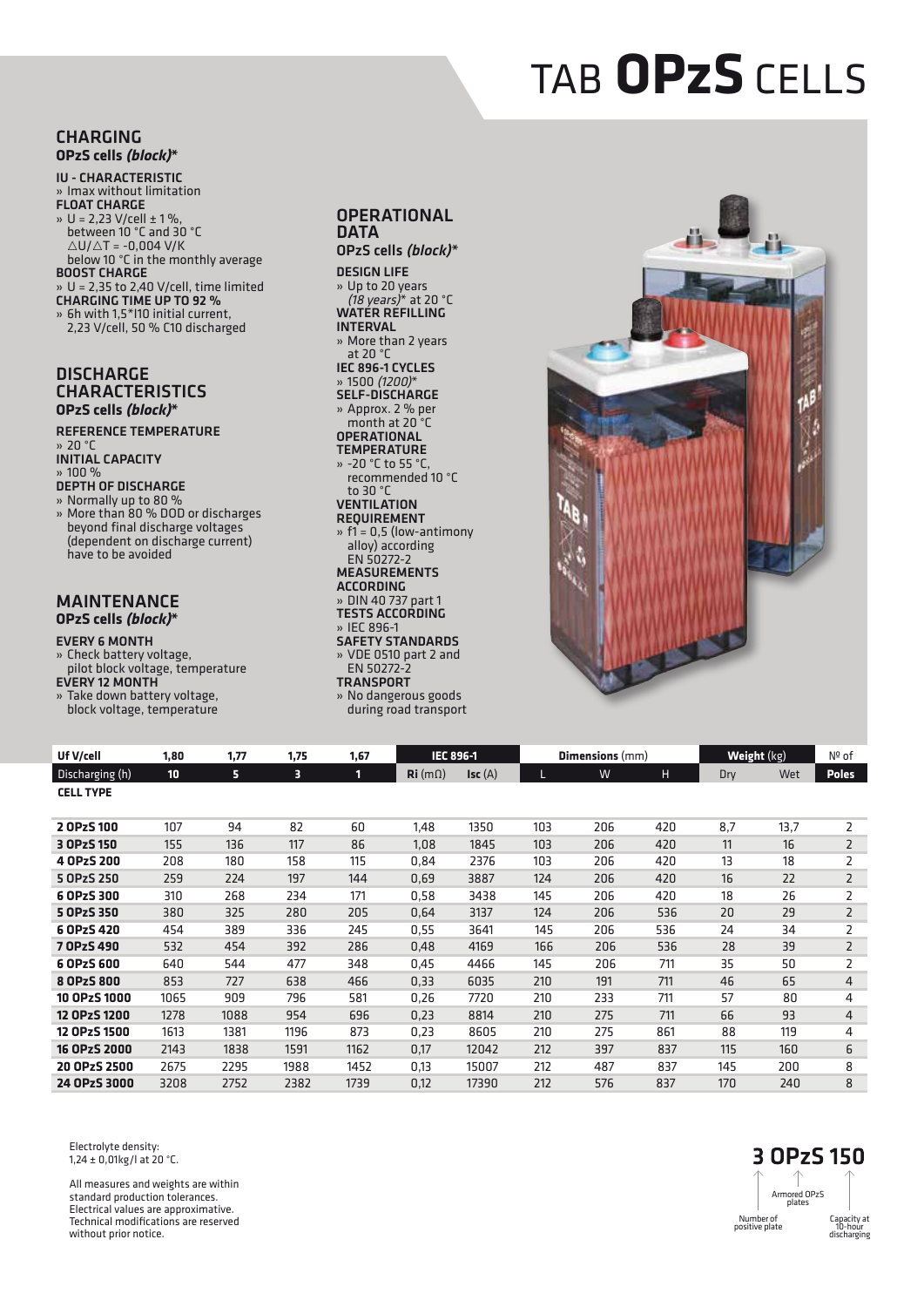# tab **OGi** Batteries



TAB OGi block batteries are robust vented leadacid batteries designed for industrial applications in power supply with high safety requirements.

TAB OGi block batteries can be used for both long duration discharge (10 hours) and short duration discharge (few minutes). The main areas of application are DC power supply systems in power stations, UPS systems, industrial systems and emergency power supply systems. They can also be used for engine starting and PV power systems.



| Uf V/cell            | 1,80            | 1,75  | 1,75  | 1,70         | 1,65  | 1,65  | 1,60  | <b>IEC 896-1</b>         |          |                 | Dimensions (mm) |     | Weight (kg) |      |
|----------------------|-----------------|-------|-------|--------------|-------|-------|-------|--------------------------|----------|-----------------|-----------------|-----|-------------|------|
| Discharging (h)      | 10 <sub>1</sub> | 5     | 3     | $\mathbf{1}$ | 1/2   | 1/6   | 1/12  | $\mathsf{Ri}\ (m\Omega)$ | Isc (kA) |                 | W               | H   | Dry         | Wet  |
| <b>CELL TYPE</b>     |                 |       |       |              |       |       |       |                          |          |                 |                 |     |             |      |
|                      |                 |       |       |              |       |       |       |                          |          |                 |                 |     |             |      |
| 12V 10Gi 25          | 29,0            | 25,5  | 22,5  | 16,8         | 14,3  | 9,2   | 6,7   | 16,79                    | 0,72     | 272             | 205             | 392 | 22,0        | 33,0 |
| 12V 2 OGi 50         | 55,0            | 49,5  | 44,7  | 32,8         | 28,0  | 18,0  | 13,1  | 8,81                     | 1,41     | 272             | 205             | 392 | 30,1        | 41,0 |
| 12V 3 OGi 75         | 80.0            | 74,5  | 67,5  | 49,6         | 42,2  | 27,3  | 19,8  | 5,94                     | 2,11     | 272             | 205             | 392 | 38,2        | 49,0 |
| 12V 4 OGi 100        | 105,0           | 98,5  | 89,4  | 65,7         | 56,1  | 36,1  | 26,1  | 4,46                     | 2,81     | 272             | 205             | 392 | 47,3        | 58,0 |
| 12V 5 OGi 125        | 135,0           | 123,0 | 111,3 | 81,6         | 69,0  | 44,3  | 31,7  | 3,57                     | 3,52     | 380             | 205             | 392 | 62,3        | 78,0 |
| 12V 6 OGi 150        | 165,0           | 148,5 | 133,8 | 98,2         | 82,5  | 52,7  | 37,1  | 2,97                     | 4,22     | 380             | 205             | 392 | 70,5        | 86,0 |
| 6V 7 OGi 175         | 187,2           | 167,3 | 151,3 | 110,7        | 91,2  | 56,9  | 39,6  | 1,27                     | 4,93     | 272             | 205             | 392 | 37,7        | 49,0 |
| 6V 8 OGi 200         | 228,0           | 197,5 | 178,8 | 130,0        | 108,0 | 67,3  | 46,8  | 1,11                     | 5,63     | 272             | 205             | 392 | 41,9        | 53,0 |
| 6V 9 OGi 225         | 254.0           | 221,5 | 200.7 | 145,8        | 121,5 | 75,5  | 52,6  | 0,99                     | 6,36     | 380             | 205             | 392 | 51,6        | 68,0 |
| 6V 10 OGi 250        | 270,0           | 247,0 | 223,5 | 161,7        | 133,0 | 80,5  | 55,3  | 0,89                     | 7,04     | 380             | 205             | 392 | 55,7        | 72,0 |
| 6V 11 OGi 275        | 304,0           | 271,5 | 245,1 | 177,6        | 146,0 | 88,5  | 60,7  | 0,81                     | 7,78     | 380             | 205             | 392 | 58,8        | 75,0 |
| 6V 12 OGi 300        | 320,0           | 296,0 | 268,2 | 194,4        | 159,5 | 96,5  | 66,3  | 0,74                     | 8,44     | 380             | 205             | 392 | 63,0        | 79,0 |
| 2V 3 OGi 75          | 80.0            | 74,5  | 67,5  | 49,6         | 42,2  | 27,3  | 19,8  | 0,99                     | 2,11     | 10 <sub>3</sub> | 206             | 420 | 9,1         | 13,8 |
| <b>2V 4 OGi 100</b>  | 105,0           | 98,5  | 89,4  | 65,7         | 56,1  | 36,1  | 26,1  | 0,74                     | 2,81     | 10 <sub>3</sub> | 206             | 420 | 10,0        | 14,5 |
| 2V 5 OGi 125         | 135,0           | 123,0 | 111,3 | 81,6         | 69,0  | 44,3  | 31,7  | 0,60                     | 3,52     | 103             | 206             | 420 | 10,9        | 15,2 |
| <b>2V 6 OGi 150</b>  | 165,0           | 148,5 | 133,8 | 98,2         | 82,5  | 52,7  | 37,1  | 0,50                     | 4,22     | 103             | 206             | 420 | 11,8        | 15,9 |
| 2V 7 OGi 175         | 187,2           | 167,3 | 151,3 | 110,7        | 91,2  | 56,9  | 39,6  | 0,42                     | 4,93     | 103             | 206             | 420 | 12,6        | 16,5 |
| <b>2V 8 OGi 200</b>  | 228,0           | 197,5 | 178,8 | 130,0        | 108,0 | 67,3  | 46,8  | 0,37                     | 5,63     | 10 <sub>3</sub> | 206             | 420 | 13,4        | 17,1 |
| 2V 9 OGi 225         | 254,0           | 221,5 | 200,7 | 145,8        | 121,5 | 75,5  | 52,6  | 0,33                     | 6,36     | 103             | 206             | 420 | 14,2        | 17,7 |
| <b>2V 10 OGi 250</b> | 270,0           | 247,0 | 223,5 | 161,7        | 133,0 | 80,5  | 55,3  | 0,30                     | 7,04     | 126             | 206             | 420 | 14,3        | 20,5 |
| 2V 11 OGi 275        | 304,0           | 271,5 | 245,1 | 177,6        | 146,0 | 88,5  | 60,7  | 0,27                     | 7,78     | 145             | 206             | 420 | 16,1        | 23,3 |
| 2V 12 OGi 300        | 320,0           | 296,0 | 268,2 | 194,4        | 159,5 | 96,5  | 66,3  | 0,25                     | 8,44     | 145             | 206             | 420 | 17,5        | 24,5 |
| 2V 24 OGi 600        | 684.0           | 592,5 | 536,4 | 390,0        | 324,0 | 201,9 | 140,4 | 0,13                     | 16,42    | 205             | 272             | 392 | 41,9        | 53,0 |
| <b>2V 30 OGi 750</b> | 810,0           | 741,0 | 670,5 | 485,1        | 399,0 | 241,5 | 165,9 | 0,1                      | 21,89    | 205             | 380             | 392 | 55,7        | 72,0 |
| 2V 36 OGi 900        | 960,0           | 888,0 | 804,6 | 583,2        | 478,5 | 289,5 | 198,9 | 0,08                     | 24,63    | 205             | 380             | 392 | 63,0        | 79,0 |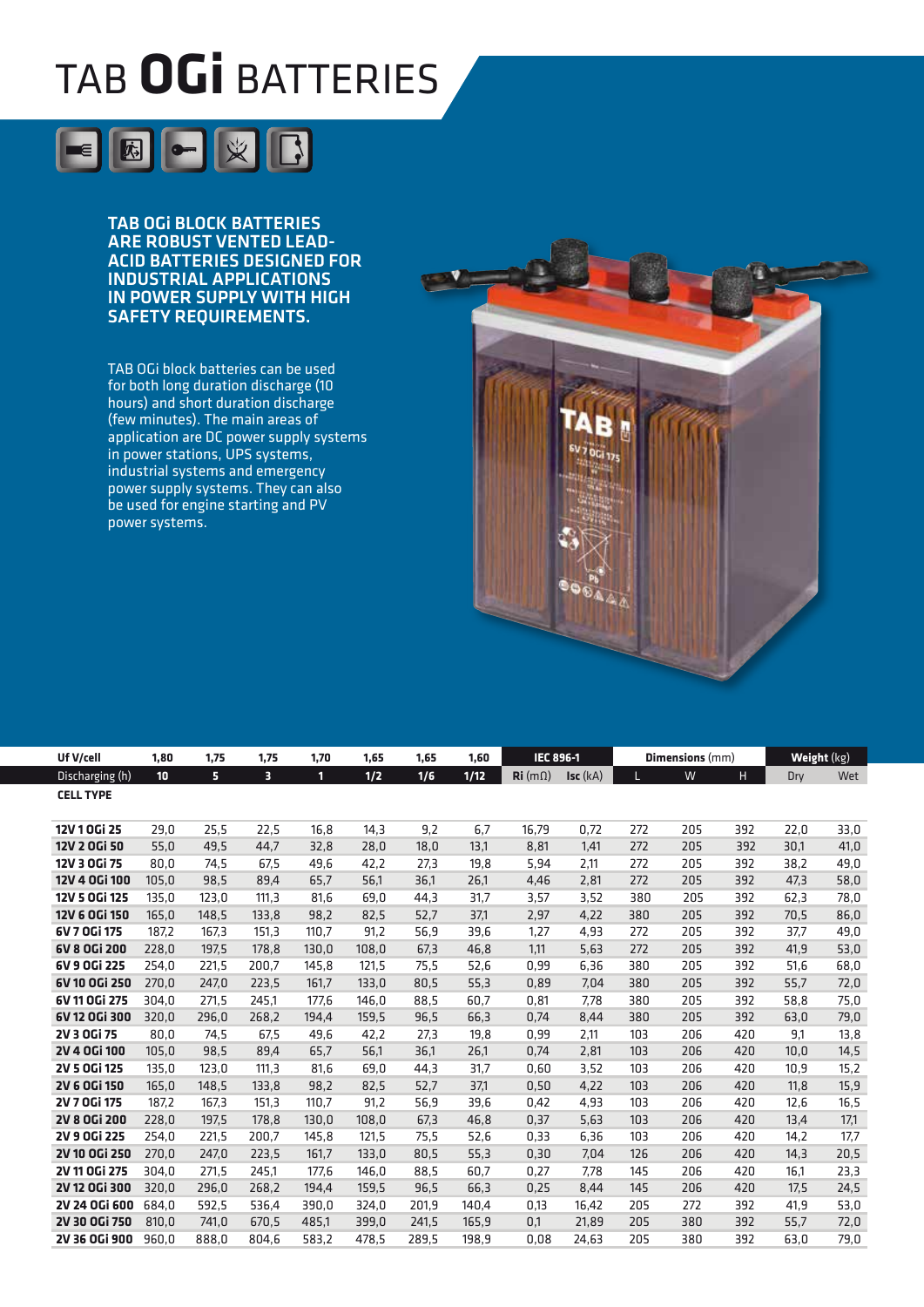### **DESIGN**

## positive electrode

- » Robust-grid plate with circular bars in a corrosion-resistant PbSe  $\overline{$ alloy < 2% Sb negative electrode
- » Flat plate with long life expander and low antimony alloy
- **SEPARATION**
- » Microporous separator electrolyte
- » Sulphuric acid of 1,24 kg/l,
- **CONTAINER**
- » High impact, transparent SAN lid
- » SAN in dark grey colour
- **BLOCKS WITH BLIND CEL**
- » 4V, 6V, 8V, 10V **PLUGS**
- 
- » Ceramic plugs or optional ceramic funnel plugs according to DIN 40740 pole sealing
- » 100 % gas-and electrolyte-tight, sliding-pole<br>POLE
- 
- » M10, brass insert
- **CONNECTOR**
- » Flexible insulated copper cable, with cross-section of 35, 50, 70, 95 or 120 mm<sup>2</sup>

#### kind of protection

» IP 25 regarding DIN 40050, touch protected according VBG 4

## **CHARGING**

- IU characteristic
- » Imax without limitation
- float charge
- $\overline{v}$  = 2,23 V/cell ± 1%, between 10°C and 55°C
- dU/dT = -0,004 mV/K below 10 °C in the monthly average
- boost charge
- » U = 2,35 to 2,40V/cell, time limited
- charging time up to 92 % » 6h with 1,5\*I10 initial current,
- 2,23 V/cell, 50 % C10 discharged

## **DISCHARGE CHARACTERISTICS**

#### reference temperature  $\boldsymbol{\mathsf{p}}$  20

initial capacity » 100 %

- depth of discharge
- » Normally up to 80 % » More than 80 % DOD or discharges beyond final discharge voltages (dependent on discharge current) have to be avoided

## Maintenance

#### every 6 month

» Check battery voltage, pilot block voltage, temperature **EVERY 12 MONTH** 

> $^{+}$  $\pm$  $\overline{+}$

» Take down battery voltage,

 $\ddot{+}$  $^{+}$ 

 $\overline{+}$ 

block voltage, temperature

## Operational data

#### operational life

- » Up to 15 years at 20 °C
- » Up to 7,5 years at 30 °C
- » Up to 4 years at 40 °C
- WATER REFILLING INTERVAL
- » More than 3 years at 20 °C IEC 896-1 cycles
- » 1000
- self-discharge
- » Approx. 3 % per month at 20 °C
- operational temperature » -20 °C to 55 °C,
- recommended 10 °C to 30 °C
- ventilation requirement
- » f1=0,5 (low-antimony alloy) according VDE 0510 part 2
- measurements according
- » DIN 40 737 part 3 tests according
- » IEC 896-1
- applicable standards
- » VDE 0510 part 2

H

- transport
- » No dangerous goods during road transport



송송송송 송송송송송  $\overline{+}$  $+$  $+$  $+$ n  $\overline{+}$  $\overline{+}$  $\ddot{+}$  $+$  $\bullet$ L Ġ Ċ Ċ Ġ

 $\overline{+}$  $+$  $^{+}$  $\ddot{+}$  $\ddot{+}$ 







Electrolyte density: 1,24 ± 0,01kg/l at 20 °C.

All measures and weights are within standard production tolerances. Electrical values are approximative. Technical modifications are reserved without prior notice.

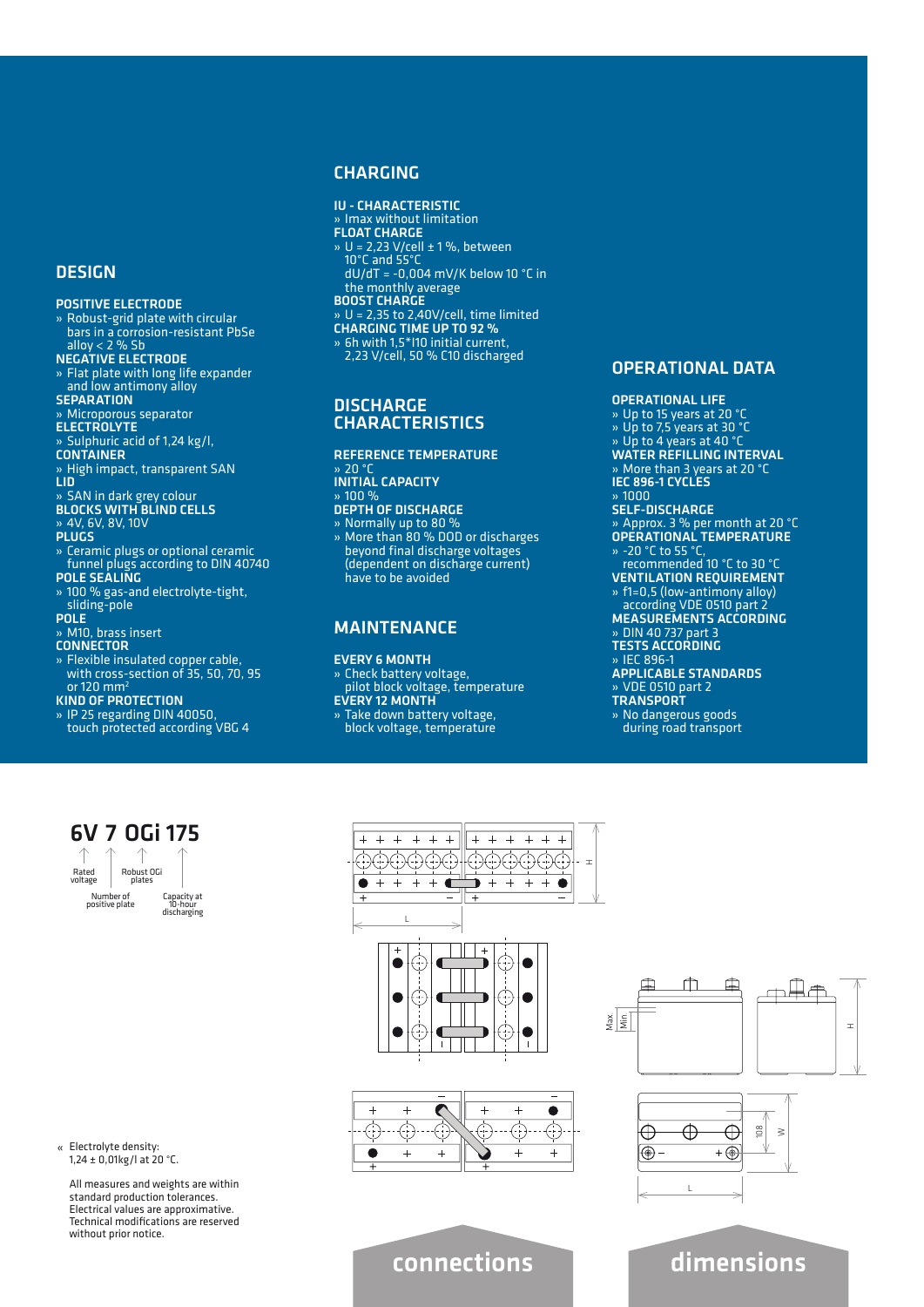# tab**UPS**Batteries



**TAB UPS BATTERIES ARE** robust and for high discharge performances optimised lead-acid batteries.

The main application for TAB UPS are Uninterruptable Power Supplies (UPS) in the size of 50 to 250 kVA. The battery is perfectly suited to start diesel engines for the auxiliary power supply.



| Uf V/cell             | 1,80    | 1,75 | 1,70 | 1,65          | 1,63 | 1,60 | <b>IEC 896-1</b>             |            | <b>Dimensions</b> (mm) |     |     | <b>Weight (kg)</b> |     |
|-----------------------|---------|------|------|---------------|------|------|------------------------------|------------|------------------------|-----|-----|--------------------|-----|
| Discharging (min)     |         | 60   | 30   | 15            | 10   | 5    | $\mathbf{R}$ i (m $\Omega$ ) | $Isc (kA)$ |                        | W   | H   | Dry                | Wet |
| <b>CELL TYPE</b>      | C10(Ah) |      |      | <b>W/CELL</b> |      |      |                              |            |                        |     |     |                    |     |
|                       |         |      |      |               |      |      |                              |            |                        |     |     |                    |     |
| 12V 1 UPS 100         | 41      | 42   | 64   | 92            | 120  | 181  | 16,8                         | 0,73       | 272                    | 205 | 392 | 22,0               | 33  |
| <b>12V 2 UPS 200</b>  | 59      | 73   | 112  | 169           | 218  | 323  | 8,4                          | 1,46       | 272                    | 205 | 392 | 30,1               | 41  |
| <b>12V 3 UPS 300</b>  | 86      | 103  | 162  | 246           | 313  | 465  | 5,6                          | 2,2        | 272                    | 205 | 392 | 38,2               | 49  |
| <b>12V 4 UPS 400</b>  | 114     | 135  | 210  | 322           | 410  | 606  | 4,2                          | 2,93       | 272                    | 205 | 392 | 47,3               | 58  |
| <b>12V 5 UPS 500</b>  | 147     | 169  | 264  | 412           | 520  | 755  | 3,36                         | 3,66       | 380                    | 205 | 392 | 62,3               | 78  |
| <b>12V 6 UPS 600</b>  | 179     | 204  | 327  | 500           | 629  | 895  | 2,8                          | 4,39       | 380                    | 205 | 392 | 70,5               | 86  |
| 6V 7 UPS 700          | 206     | 237  | 384  | 588           | 737  | 1040 | 1,2                          | 5,13       | 272                    | 205 | 392 | 37,1               | 49  |
| <b>6V 8 UPS 800</b>   | 247     | 272  | 440  | 676           | 848  | 1187 | 1,05                         | 5,86       | 272                    | 205 | 392 | 41,9               | 53  |
| 6V 9 UPS 900          | 271     | 306  | 492  | 742           | 913  | 1294 | 0,93                         | 6,59       | 380                    | 205 | 392 | 52,0               | 68  |
| 6V 10 UPS 1000        | 293     | 342  | 558  | 812           | 1014 | 1403 | 0,84                         | 7,32       | 380                    | 205 | 392 | 57,0               | 72  |
| 6V 11 UPS 1100        | 325     | 381  | 592  | 879           | 1098 | 1509 | 0.76                         | 8.05       | 380                    | 205 | 392 | 59.0               | 75  |
| 6V 12 UPS 1200        | 347     | 418  | 640  | 946           | 1178 | 1613 | 0.7                          | 8,79       | 380                    | 205 | 392 | 63,0               | 86  |
| <b>2V 24 UPS 2400</b> | 742     | 816  | 1321 | 2027          | 2544 | 3562 | 0,13                         | 17,58      | 205                    | 272 | 392 | 41,9               | 53  |
| <b>2V 30 UPS 3000</b> | 879     | 1027 | 1674 | 2437          | 3042 | 4209 | 0,1                          | 21,9       | 205                    | 380 | 392 | 57,0               | 72  |
| <b>2V 36 UPS 3600</b> | 1041    | 1253 | 1920 | 2837          | 3535 | 4838 | 0,08                         | 26,3       | 205                    | 380 | 392 | 63,0               | 86  |

100 W is the average power per plate at the 10 min rate Uf=1,63.

Electrolyte density: 1,28 ± 0,01 kg/l at 20 °C.

All measures and weights are within standard production tolerances. Electrical values are approximative. Technical modifications are reserved without prior notice.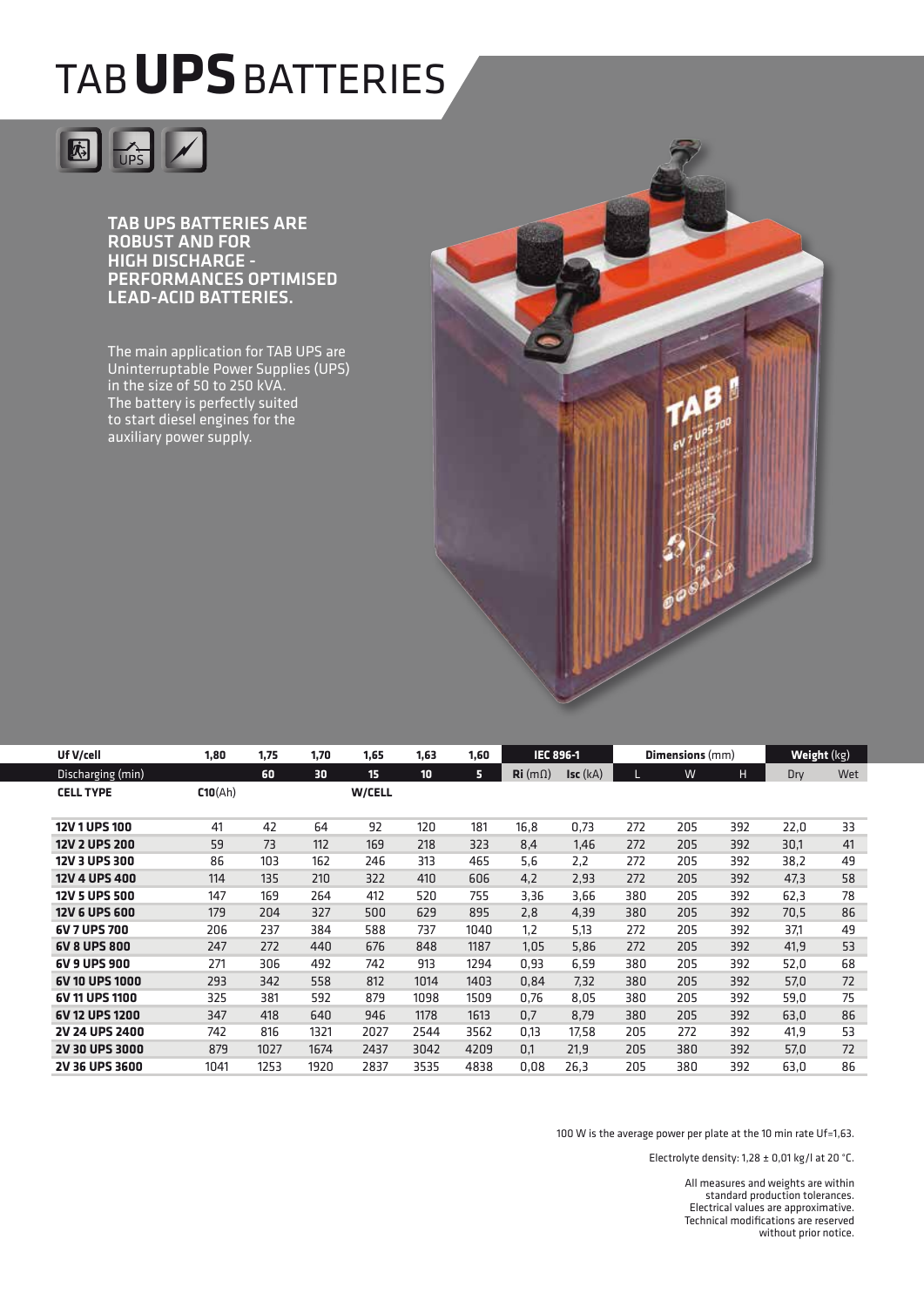## **DESIGN**

#### positive electrode

- » Robust-plate with circular bars in a corrosion-resistant PbSe alloy < 2 % Sb negative electrode
- » Flat plate with long life
- expander and low antimony alloy **SEPARATION**
- » Microporous separator
- electrolyte
- » Sulphuric acid of 1,28 kg/l
- **CONTAINER**
- » High impact, transparent SAN lid
- » SAN in dark grey colour
- **BLOCKS WITH BLIND CEL**
- » 4V, 6V, 8V, 10V
- plugs
- » Ceramic plugs or optional ceramic funnel plugs according to DIN 40740
- pole sealing » 100 % gas-and electrolyte-tight,
- sliding-pole
- pole
- » M10, brass insert
- **CONNECTOR**
- » Flexible insulated copper cable, with cross-section of 35, 50, 70, 95

#### or 120  $mm<sup>2</sup>$ kind of protection

- » IP 25 regarding DIN 40050,
- touch protected according VBG 4

## **CHARGING**

- IU characteristic
- » Imax without limitation
- float charge
- » U = 2,25 to 2,27 V/cell ± 1 %, between 10 °C and 55 °C
- dU/dT = -0,004 mV/°K below 10 °C in the monthly average
- boost charge
- » U = 2,35 to 2,40 V/cell, time limited
- charging time up to 92 %
- » 6h with 1,5\*I10 initial current, 2,23 V/cell, 50 % C10 discharged

## **DISCHARGE CHARACTERISTICS**

reference temperature  $\frac{1}{2}$  20 °C initial capacity » 100 %<br>DEPTH OF DISCHARGE **DEPTH OF DISCHARGE**<br>» Normally up to 80 %

- 
- » More than 80 % DOD or discharges beyond final discharge voltages (dependent on discharge current) have to be avoided

### **MAINTENANCE**

#### every 6 month

- » Check battery voltage, pilot block voltage, temperature
- every 12 month
- » Take down battery voltage, block voltage, temperature

## Operational data

#### operational life

- » Up to 12 years at 20 °C
- » Up to 6 years at 30 °C
- » Up to 3 years at 40 °C
- water refilling interval
- » More than 3 years at 20 °C
- IEC 896-1 cycles
- » 800
- self-discharge
- » Approx. 3 % per month at 20 °C
- operational temperature
- » -20 °C to 55 °C,
- recommended 10 °C to 30 °C ventilation requirement
- » f1=0,5 (low-antimony alloy)
- according VDE 0510 part 2 measurements according
- » DIN 40 737 part 3
- tests according
- » IEC 896-1
- applicable standards
- » VDE 0510 part 2
- transport
- » No dangerous goods during road transport





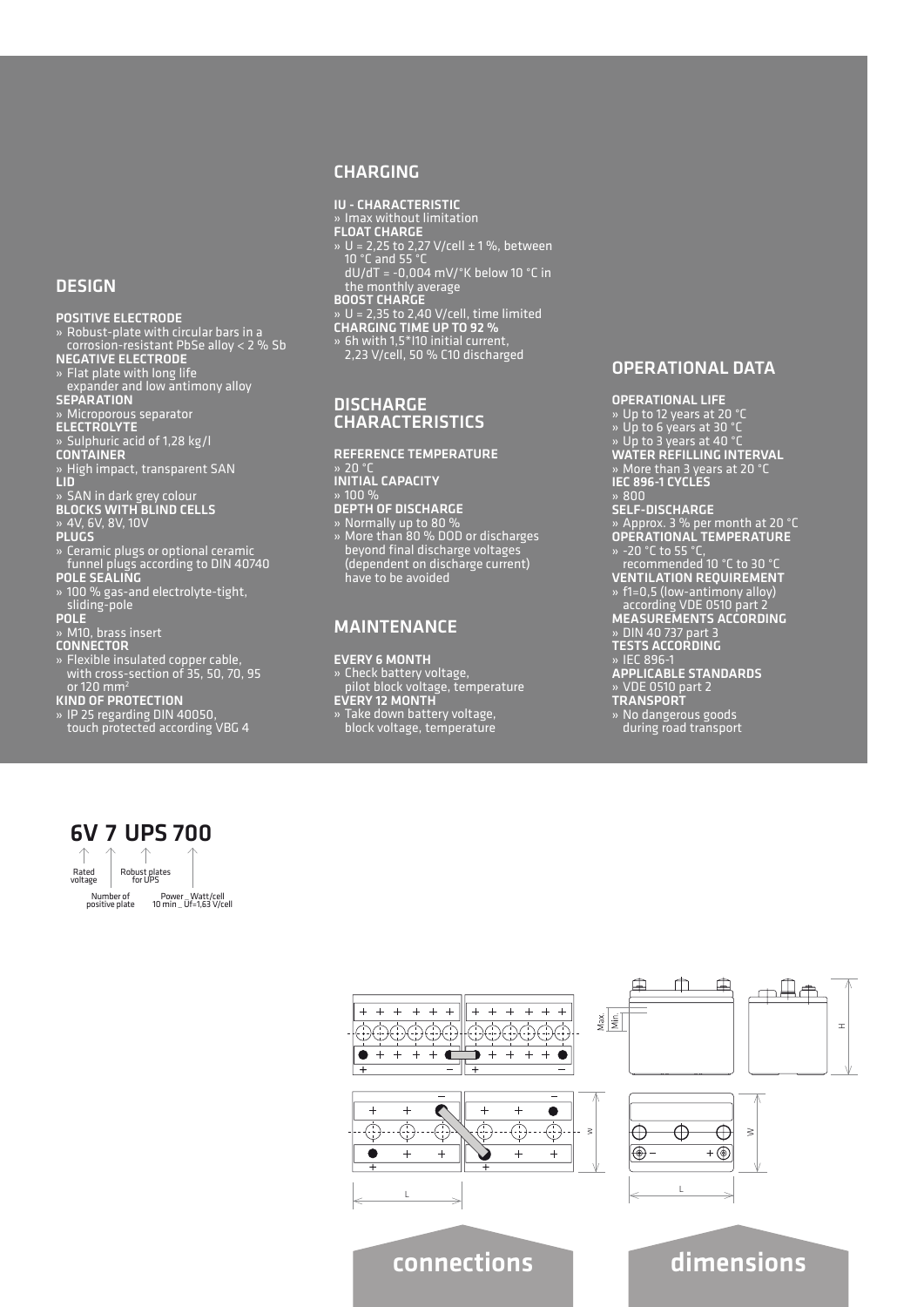# tab**TOPzS** Batteries

3 TOP25 265 3 TOP25 265 3 TOP25 265 3 TOP25 265 3 TOP25 265 3 TOP25 265

TAB<sub>n</sub>

TAB

TAB<sup>\*</sup>

Ā.

TAB<sub>N</sub>

**Des** 

TAB<sub>n</sub>

Xa

## Low maintenance TAB TOPzS vented stationary batteries

## **The batteries are distinguished for:**

- » high capacity
- » long life time
- » reduced maintenance
- » low self-discharging
- » quick and simple acid level control
- » economical water consumption
- » appropriate dimensions and weight
- » the lowest and constant maintenance current.

The stationary batteries of the type TOPzS are manufactured according to the DIN 40736, EN 60896 and IEC 896-1 regulations. Individual cells (2V) are made from translucent PP containers. The stationary batteries of the type OPzS are manufactured according to the DIN 40736, EN 60896 and IEC 896-1 regulations.

## **APPLICATION**

Stationary batteries of the TOPzS type are specially designed for solar systems. Due to their extremely low self-discharging and tubular positive plates they are suitable for off-grid solar systems.

## **CONSTRUCTION**

The positive armored plate is of a tubular type, which means that the active substance (PbO<sub>2</sub>) is contained in special gauntlet made of polyester fibres and hardened by an impregnation compound. Such construction prevents escaping of an active substance during the operation and ensures a long life time. The grids of a positive and a negative plate are made of special low percentage (less than 2 %) antimony alloy with addition agents for improvement of crystalline structure of casting. Negative plates are pasted-type plates with special alloys maintaining porosity of an active substance during the operation.

As an electrolyte, a diluted sulphuric acid (H2SO4) with a density of 1.24 ± 0.01 kg/l at 20 degrees C, and at a maximum permitted level is used. Separators separating the positive plates from the negative ones are made of microporous plastic material with a low electric resistance. In a special process, the lids are tightly sealed with thermo welding to the container. The terminal plugs are sealed with rubber seals. This prevents any escape of electrolyte from the cells.

Due to the transparent containers the electrolyte level is clearly visible, the maximum and minimum levels are marked on a self-adhesive acid-proof label on a container side.

## **Two versions of batteries are being manufactured:**

- » Dry-charge version: a battery has to be filled up with an electrolyte and supplementary charged before use. The plates are already formed and in a special process protected against oxidation. They can be stored without problems.
- » Electrolyte-charge: battery can be installed immediately, because it is already filled up with electrolyte and electrically charged as well. The capacity test has already been performed by the producer.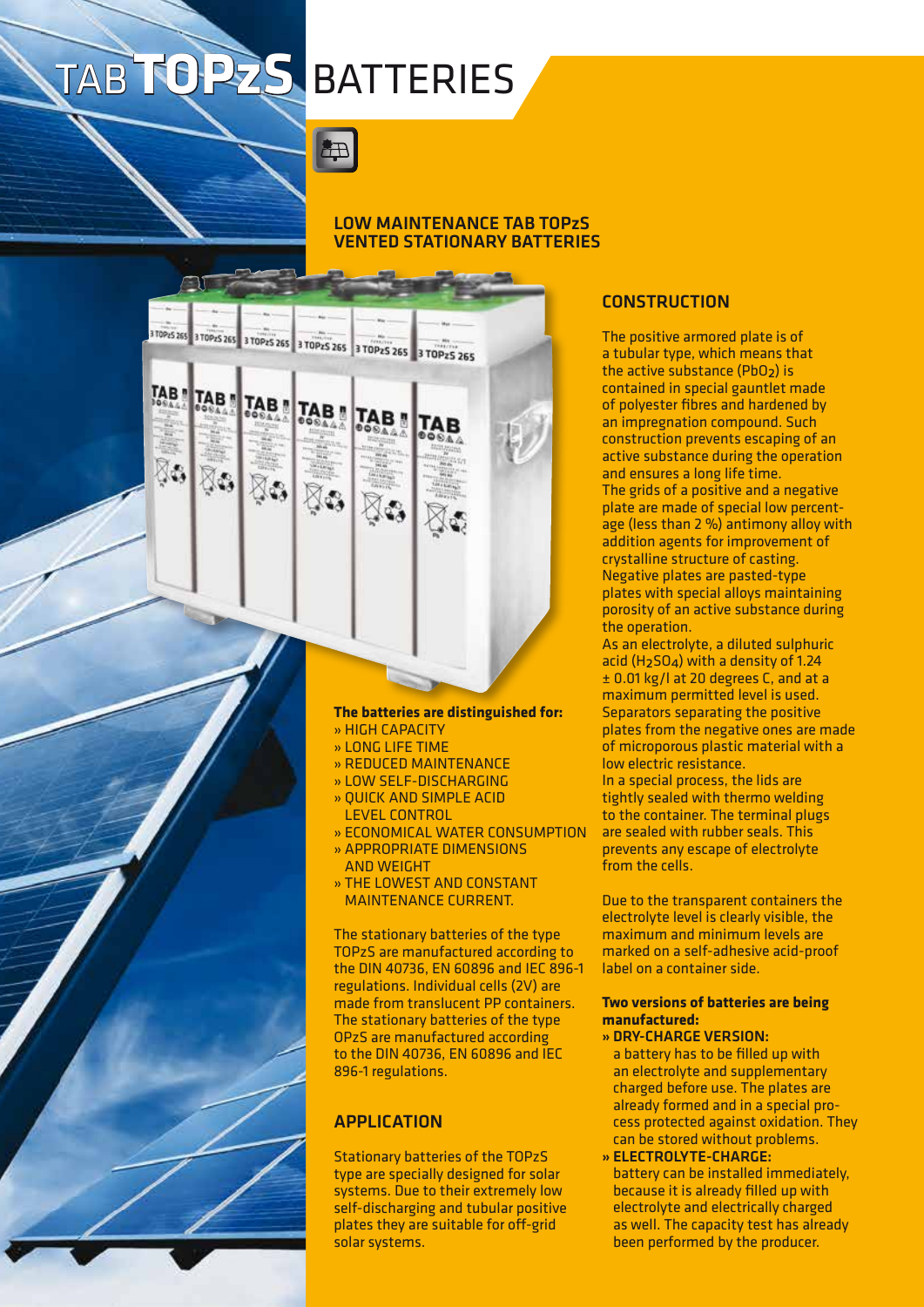#### **DESIGN**

#### positive electrode

- » Tubular positive plate with low antimony alloy (<2 %) negative electrode
- » Flat plate with long
- life expander
- **SEPARATION** » Microporous separator
- **ELECTROLYTE**
- » Sulphuric acid of 1,24 kg/l
- **CONTAINER**
- » Transparent PP
- lid
- » PP in green colour
- pole sealing
- » 100 % gas-and electrolyte-tight, rubber seal
- **POLE**
- » M10, brass insert
- **CONNECTOR**
- » flexible insulated copper cable, with cross-section of 35, 50, or 70  $\text{mm}^2$
- 
- pole screw » M10, steel, insulated

#### **CHARGING**

IU - characteristic » Imax without limitation Float voltage » U = 2,23 V/cell ± 1 % **BOOST CHARGE** » U = 2,35 to 2,40 V/cell

### **DISCHARGE CHARACTERISTICS**

#### reference temperature

» 20 °C at C10 (1,80 V/cell) and 25 °C at C100 (1,85 V/cell)

initial capacity  $\sqrt{100}$ 

- depth of discharge
- » Normally up to 80 %
- » More than 80 % DOD or discharges beyond final discharge voltages (dependent on discharge current) have to be avoided

### **MAINTENANCE**

#### every 6 month

» Check battery voltage pilot block voltage, temperature **EVERY 12 MONTH** » Take down battery voltage block voltage, temperature

### Operational data

operational life » Up to 15 years IEC 896-1 cycles » 1200<br>**SELF-DISCHARGE** » Approx. 3 % per month at 20 °C OPERATIONAL TEMPERATURE » -20 °C to 55 °C, recommended 10 °C to 30 °C tests according » IEC 896-1, EN 60896-1, EN 61427

- safety standard, ventilation
- » EN 50272-2

| <b>CELL TYPE</b> |     | <b>Dimensions</b> (mm) |     |      | Weight (kg) | C10  | C <sub>100</sub> |
|------------------|-----|------------------------|-----|------|-------------|------|------------------|
|                  | L   | W                      |     | Dry  | Wet         | Ah   | Ah               |
|                  |     |                        |     |      |             |      |                  |
|                  |     |                        |     |      |             |      |                  |
| 3 TOPzS 265      | 198 | 83                     | 472 | 12,4 | 18,4        | 265  | 345              |
| 4 TOPzS 353      | 198 | 101                    | 472 | 16,0 | 23,3        | 353  | 458              |
| 5 TOPzS 442      | 198 | 119                    | 472 | 20,2 | 29,0        | 442  | 575              |
| 4 TOPzS 500      | 198 | 101                    | 720 | 24,3 | 35,2        | 500  | 650              |
| 5 TOPzS 625      | 198 | 119                    | 720 | 30,3 | 43,2        | 625  | 812              |
| 6 TOPzS 750      | 198 | 137                    | 720 | 38,0 | 53,5        | 750  | 975              |
| 7 TOPzS 875      | 198 | 173                    | 720 | 44.0 | 64,2        | 875  | 1137             |
| 8 TOPzS 1000     | 198 | 191                    | 720 | 50,2 | 72,5        | 1000 | 1300             |
|                  |     |                        |     |      |             |      |                  |

Electrolyte density: 1,24 ± 0,01kg/l at 20 °C.

#### Operation-**MAINTENANCE**

For more detail information please check our operation manual.

### **TRANSPORT**

Batteries are not subject to ADR (road transport).





## connections dimensions